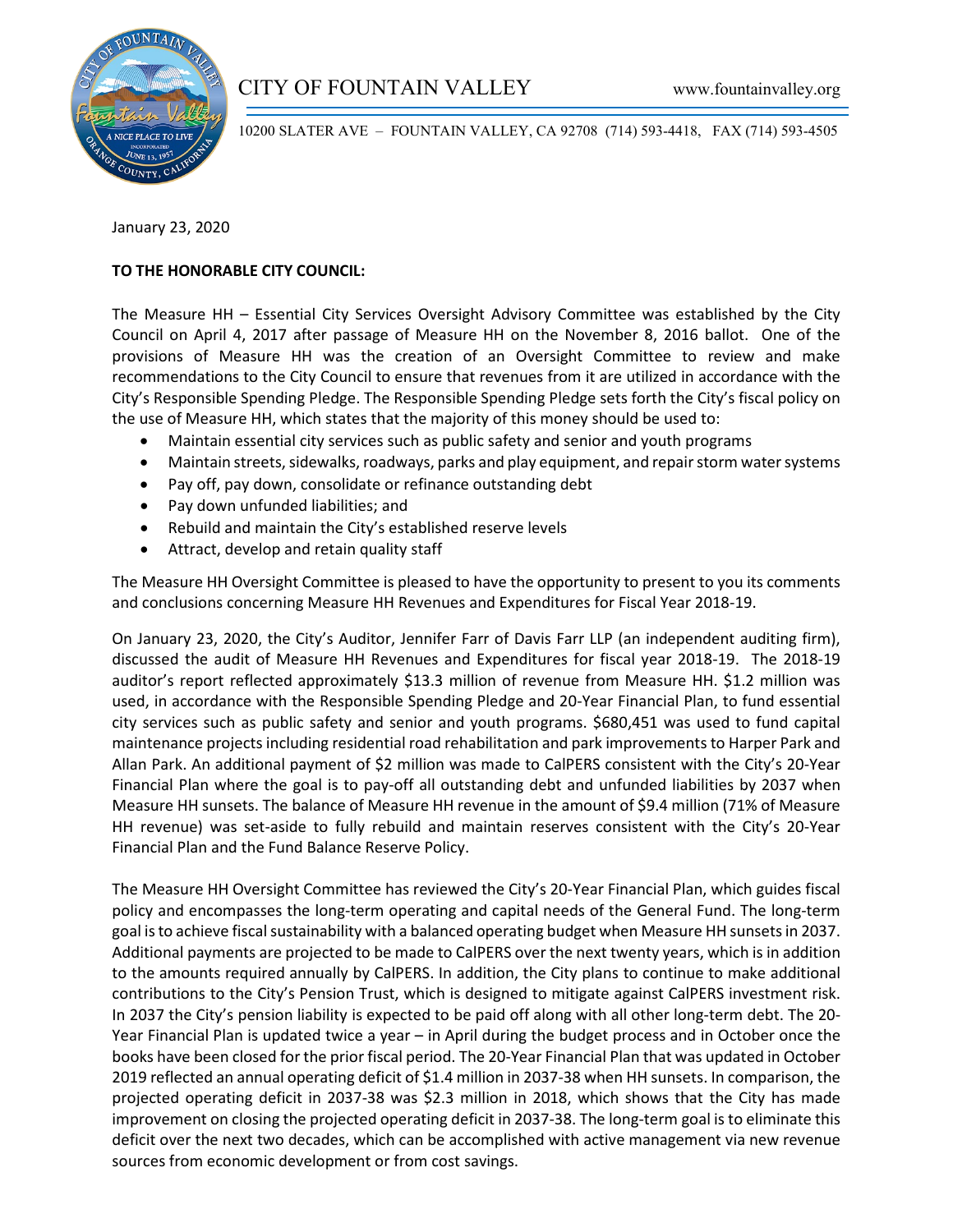We are thankful for the opportunity to serve and we look forward to continuing to serve the City Council and the residents of this great city.

Respectfully submitted,

Michele Jensen, Chair April 2017-Present

#### **CITY OF FOUNTAIN VALLEY MEASURE HH ADVISORY OVERSIGHT COMMITTEE**

**Marjorie Drilling, Vice Chair** April 2017 – Present

**John W. Briscoe** April 2017 – Present

**Matt Taylor** April 2017 – Present

**Evan Jorgensen** January 2019 – Present **Stephen Schwarz, Alternate** February 2018 – Present

Attachments:

- 1. Measure HH Audit Report for 2018-19
- 2. Measure HH Report Card for 2018-19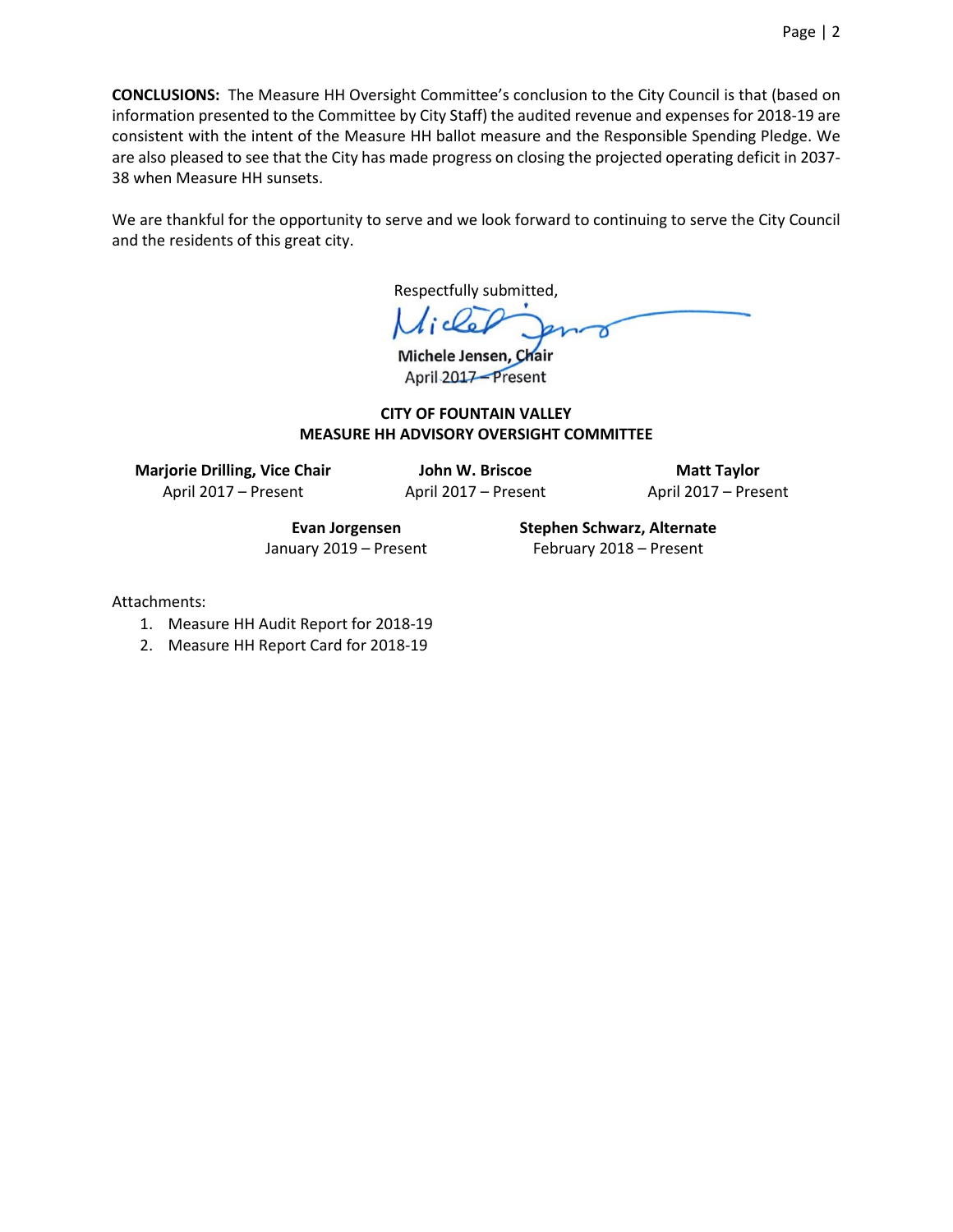## **CITY OF FOUNTAIN VALLEY**

**Schedule of Measure HH Revenues and Expenditures With Independent Accountant' Report Thereon For the Year Ended June 30, 2019**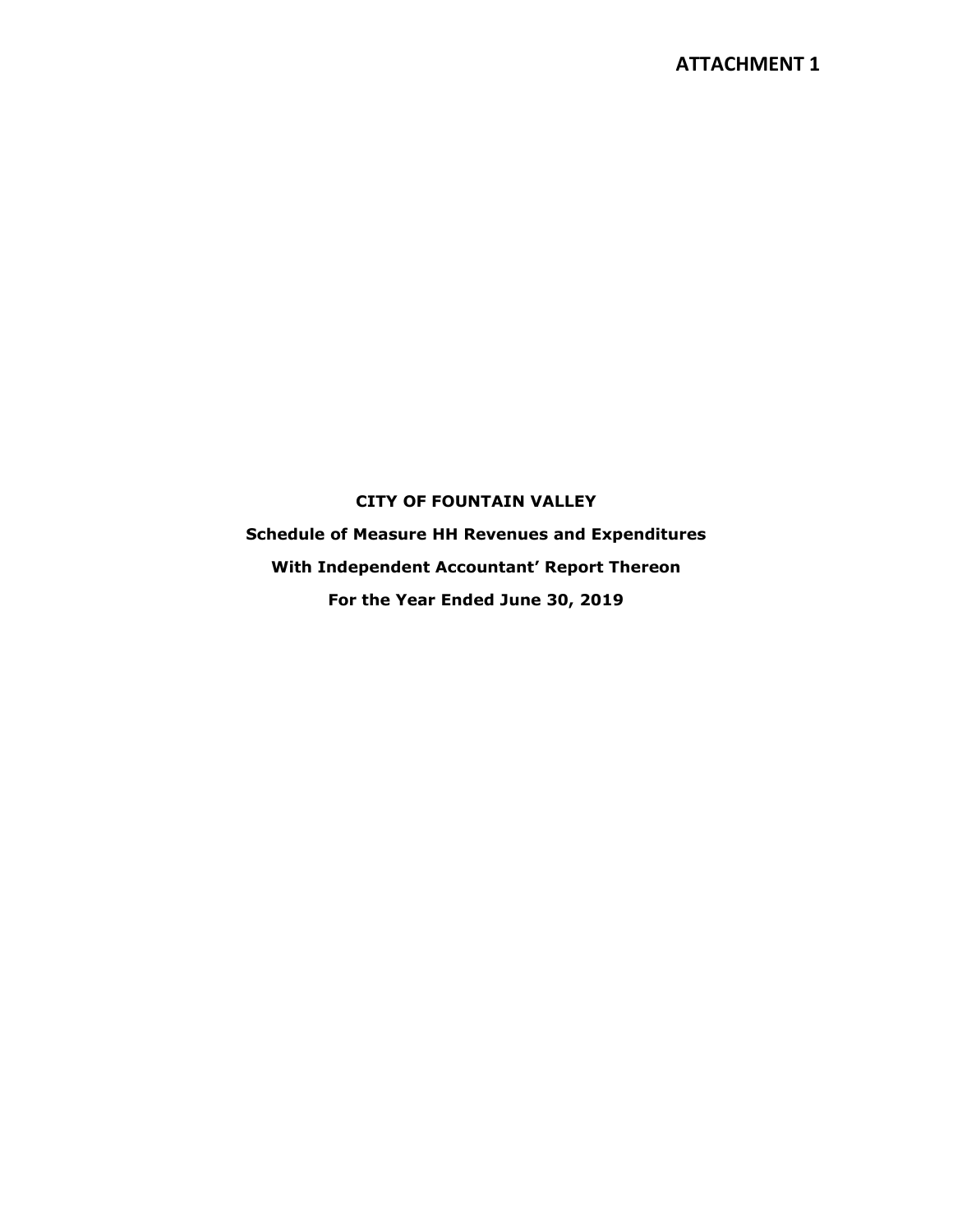

#### **INDEPENDENT ACCOUNTANT'S REPORT**

#### To the Honorable Mayor and Members of City Council of the City of Fountain Valley Fountain Valley, California

We have examined management of the City of Fountain Valley's (City) assertion that the City complied with Measure HH included in the accompanying Schedule of Measure HH Revenues and Expenditures (schedule) during the fiscal year ended June 30, 2019. The City's management is responsible for its assertion. Our responsibility is to express an opinion on management's assertion about the City's compliance with the specified requirements based on our examination.

Our examination was conducted in accordance with attestation standards established by the American Institute of Certified Public Accountants. Those standards require that we plan and perform the examination to obtain reasonable assurance about whether management's assertion is fairly stated, in all material respects. An examination involves performing procedures to obtain evidence about management's assertion. The nature, timing, and extent of the procedures selected depend on our judgment, including an assessment of the risks of material misstatement of management's assertion, whether due to fraud or error. We believe that the evidence we obtained is sufficient and appropriate to provide a reasonable basis for our opinion.

Our examination does not provide a legal determination on the City's compliance with the specified requirements.

In our opinion, management's assertion that the City complied with Measure HH reporting requirements included in the accompanying schedule is fairly stated, in all material respects.

This report is intended solely for the information and use of the City Council and management of the City of Fountain Valley, California and is not suitable for any other purpose.

Davis Jan UP

Irvine, California December 18, 2019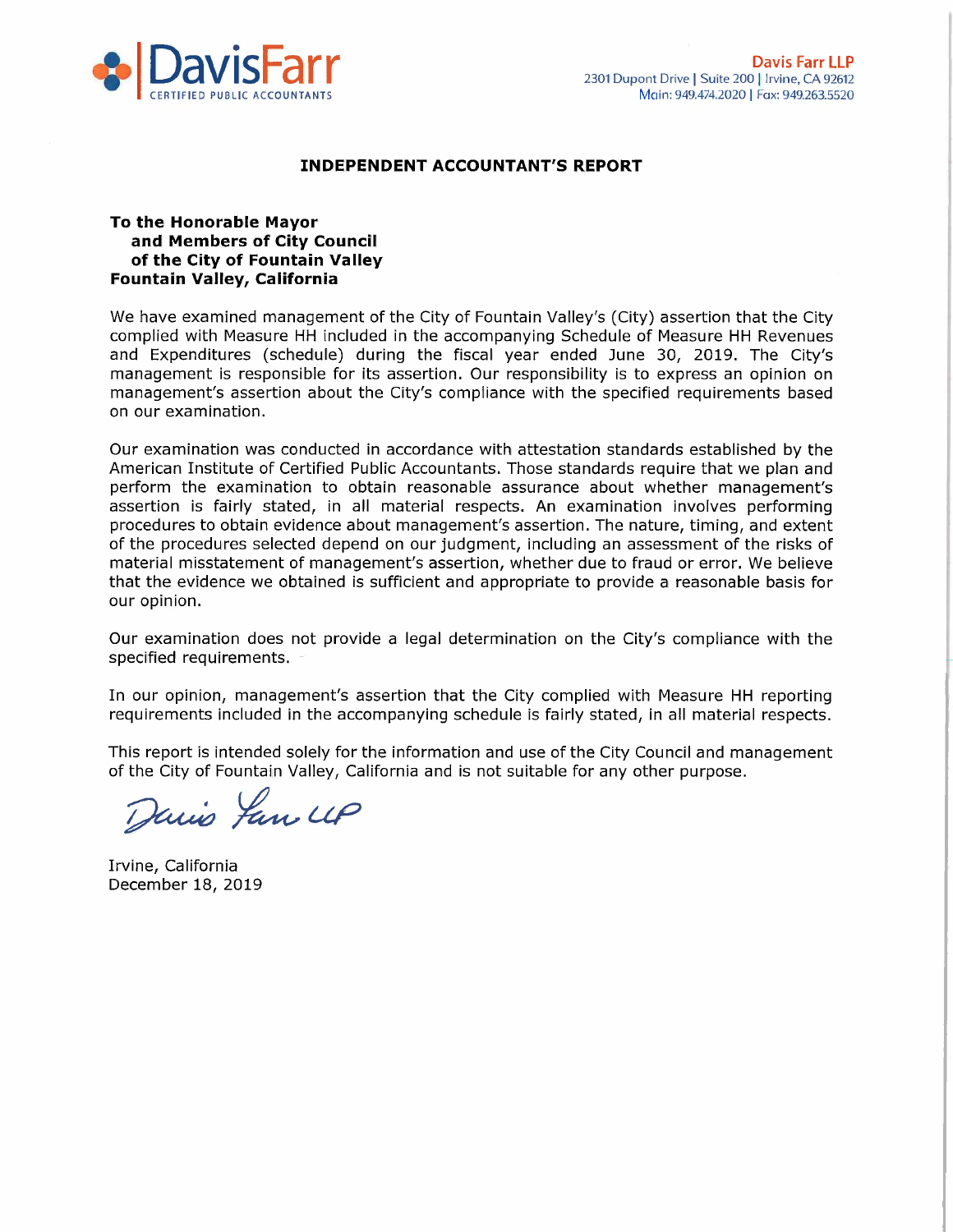#### **CITY OF FOUNTAIN VALLEY Schedule Of Measure HH Revenues And Expenditures Year Ended June 30, 2019**

| <b>Measure HH Revenues</b>                                      | \$13,287,116    |
|-----------------------------------------------------------------|-----------------|
| <b>Measure HH Expenditures:</b>                                 |                 |
| <b>Reoccurring Expenses Incurred on Essential City Services</b> | 1,918,098       |
| <b>One-Time Expenses (Additional Pension Paydown)</b>           | 2,000,000       |
| Financial Stewardship: Reserves Set-Aside in 18-19              | \$<br>9,369,018 |

Measure HH provided necessary funding in Fiscal Year 2018/19 that was used for the following in accordance with the **Responsible Spending Pledge**:

| <b>Reoccurring Expenses Incurred on Essential City Services:</b>                                                                                   |           |  |
|----------------------------------------------------------------------------------------------------------------------------------------------------|-----------|--|
| <b>Public Safety</b><br>Maintain 911 Emergency Response Times & Keep Fire Station No. 2 open                                                       | 350,183   |  |
| Police and Fire Pension Costs that are Legally Reguired to be Paid to CalPERS<br>and Principal and Interest on the Safety Pension Obligation Bonds |           |  |
| <b>Total Public Safety</b>                                                                                                                         | 629,329   |  |
| <b>Senior &amp; Youth Programs</b><br>Amount associated with the cost to keep the Recreation Center, Community Center<br>& Senior Center open      | 239,125   |  |
| <b>Employee Retention</b><br>Salary and benefit increases                                                                                          | 369,193   |  |
| <b>Capital Improvements</b><br>Includes \$350,000 for residential road rehab and \$330,451 for park improvements.                                  | 680,451   |  |
| <b>Total Reoccurring Expenses</b>                                                                                                                  | 1,918,098 |  |
| <b>One-Time Expenses:</b>                                                                                                                          |           |  |
| Additional Payment to CalPERS towards unfunded pension liabilities                                                                                 |           |  |

| <b>Reserves Set-Aside in 18-19:</b>                                             |           |
|---------------------------------------------------------------------------------|-----------|
| <b>Pension Reserves</b>                                                         |           |
| 2018-19 Contribution to Pension Trust Fund                                      | 4,500,000 |
| Increase in Emergency Reserves from \$13M to \$14.2M                            | 1,200,000 |
| Capital Reserves - \$360,000 Transfer to Fleet Management Internal Service Fund |           |
| Set-aside for Fire Apparatus and \$3,309,018 Increase in Capital Reserves       | 3,669,018 |
| Total Reserves Set-Aside in 18-19                                               | 9,369,018 |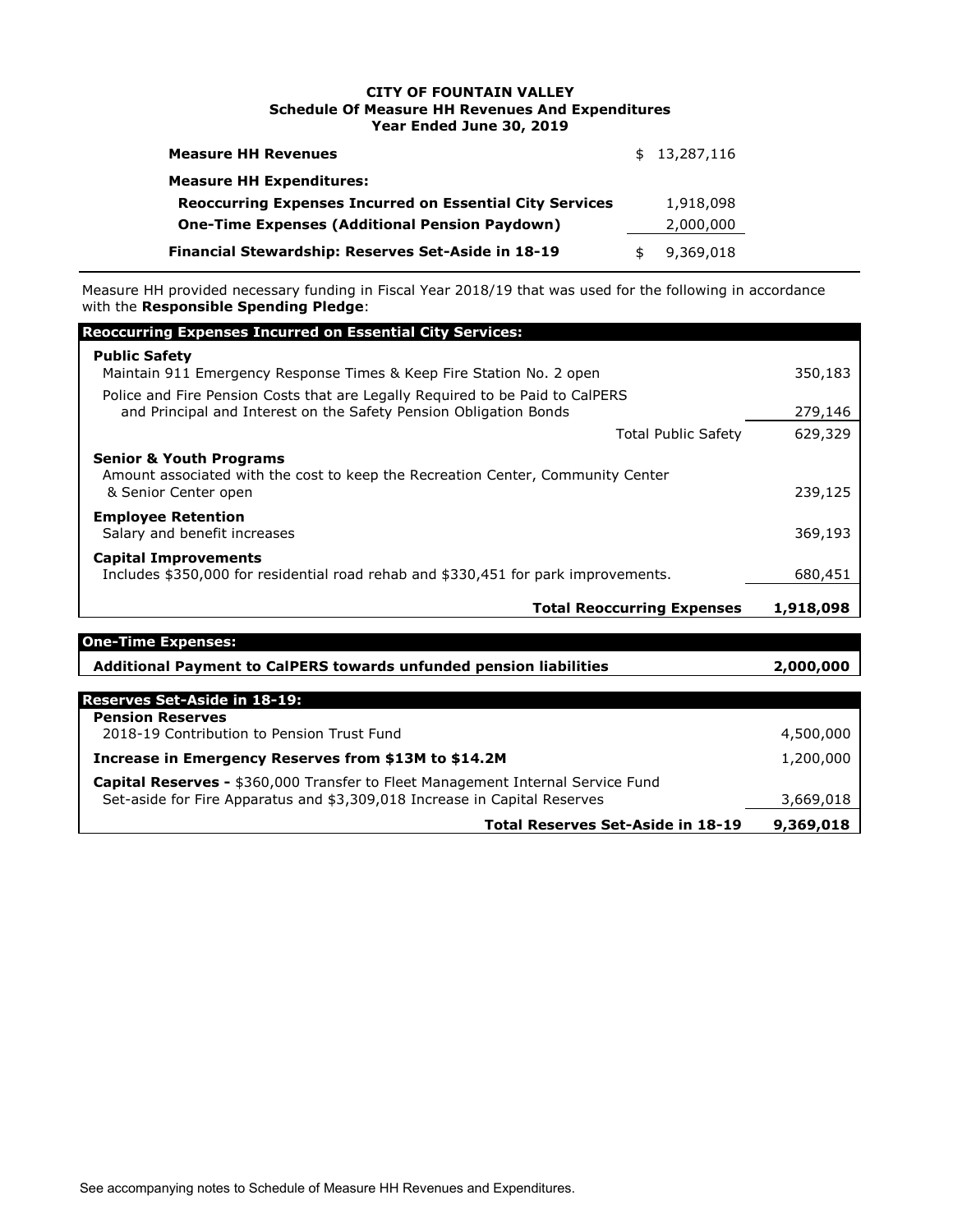#### **CITY OF FOUNTAIN VALLEY**

#### **Notes to the Schedule of Measure HH Revenues and Expenditures**

#### **Year Ended June 30, 2019**

#### **1. BASIS OF ACCOUNTING AND MEASUREMENT FOCUS**

The Measure HH Revenues and Expenditures Schedule (Schedule) is presented using the modified-accrual basis of accounting. Under the modified-accrual basis of accounting, revenues are recognized when they become both measurable and available. Revenues are considered to be available when they are collected within the current period or soon enough thereafter to pay liabilities of the current period. For this purpose, the City considers revenues to be available if they are collected within 60 days of the end of the current fiscal year. Expenditures generally are recorded when a liability is incurred, as under accrual accounting.

#### **2. REVENUES AND EXPENDITURES**

Measure HH revenues consist of the 1% transactions and use (i.e. "sales") tax approved by the voters of Fountain Valley on November 8, 2016. Measure HH became effective April 1, 2017, which provided twelve months of revenue in Fiscal Year 2018/19 in the amount of approximately \$13.3 million.

Measure HH is a general-purpose tax, which means the revenues received from the tax go into the City's General Fund to maintain or enhance any lawful City program, improvement or service such as police and fire services, senior and youth programs, etc. Without Measure HH, the General Fund's operating deficit for Fiscal Year 2018/19 would have been \$1,918,098. Measure HH expenditures include the utilization of funds to maintain existing services for public safety and senior and youth programs in an amount totaling \$1,918,098. In addition, Measure HH expenditures include a one-time expenditure of \$2,000,000 for funding of the pension liabilities.

The remaining balance of Measure HH funds represent amounts set-aside in reserves. Two reserves set-aside in Fiscal Year 2018/19 were placed in trust with a third party and include the following: (1) the pension reserve amount of \$4,500,000 was placed in a trust with PARS. The remaining reserves set-aside in Fiscal Year 2018/19, including the capital reserves of \$3,669,018 and the emergency reserves of \$1,200,000 represent the unexpended amount that was deposited into the City's Budget Stabilization Reserves.

The General Fund reserves set-aside in Fiscal Year 2016/17 of \$1,747,320, and 2017/18 of \$7,027,919 remain unexpended and, when added to the reserves set-aside in Fiscal Year 2018/19 of \$9,369,018 result in a total reserve balance of \$18,521,663 as of June 30, 2019.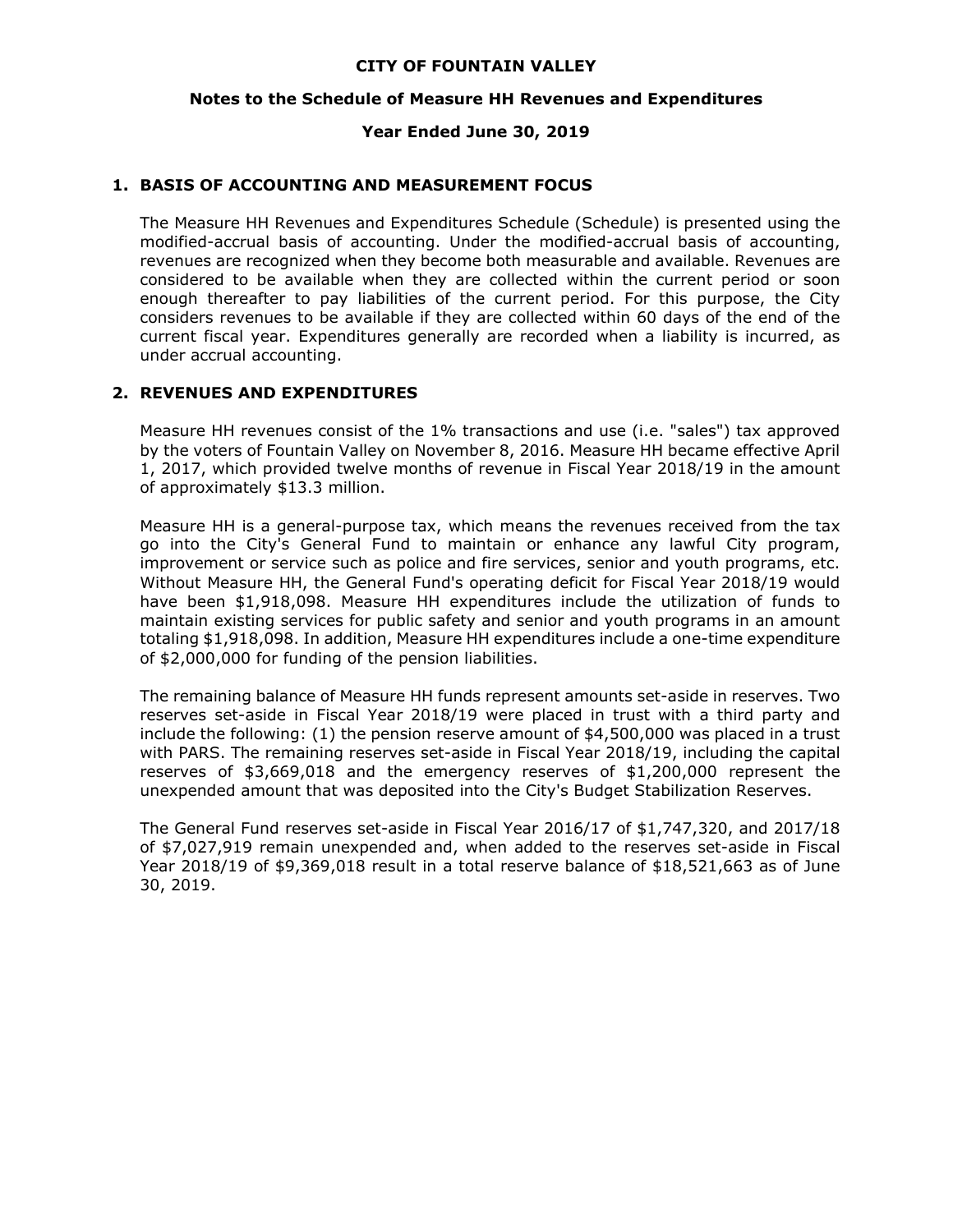

# **MEASURE HH REPORT CARD**

For the Fiscal Year Ended June 30, 2019

This Report Card is provided by the Measure HH Oversight Committee based on the Committee's review of the Audit of Measure HH Revenues and Expenditures for the Fiscal Year Ended June 30, 2019, which reflects that the use of **Measure HH Revenues (\$13,287,116)** is consistent with the Responsible Spending Pledge.



*In accordance with the Responsible Spending Pledge, Measure HH was used to fund essential city services (including Police, Fire, Senior & Youth Programs), capital improvements and to build and maintain reserves. In addition, \$2 million was used to make additional payments to CalPERS to paydown pension debt consistent with the City's 20-Year Financial Plan where the goal is to payoff all debt by 2037 when Measure HH sunsets.*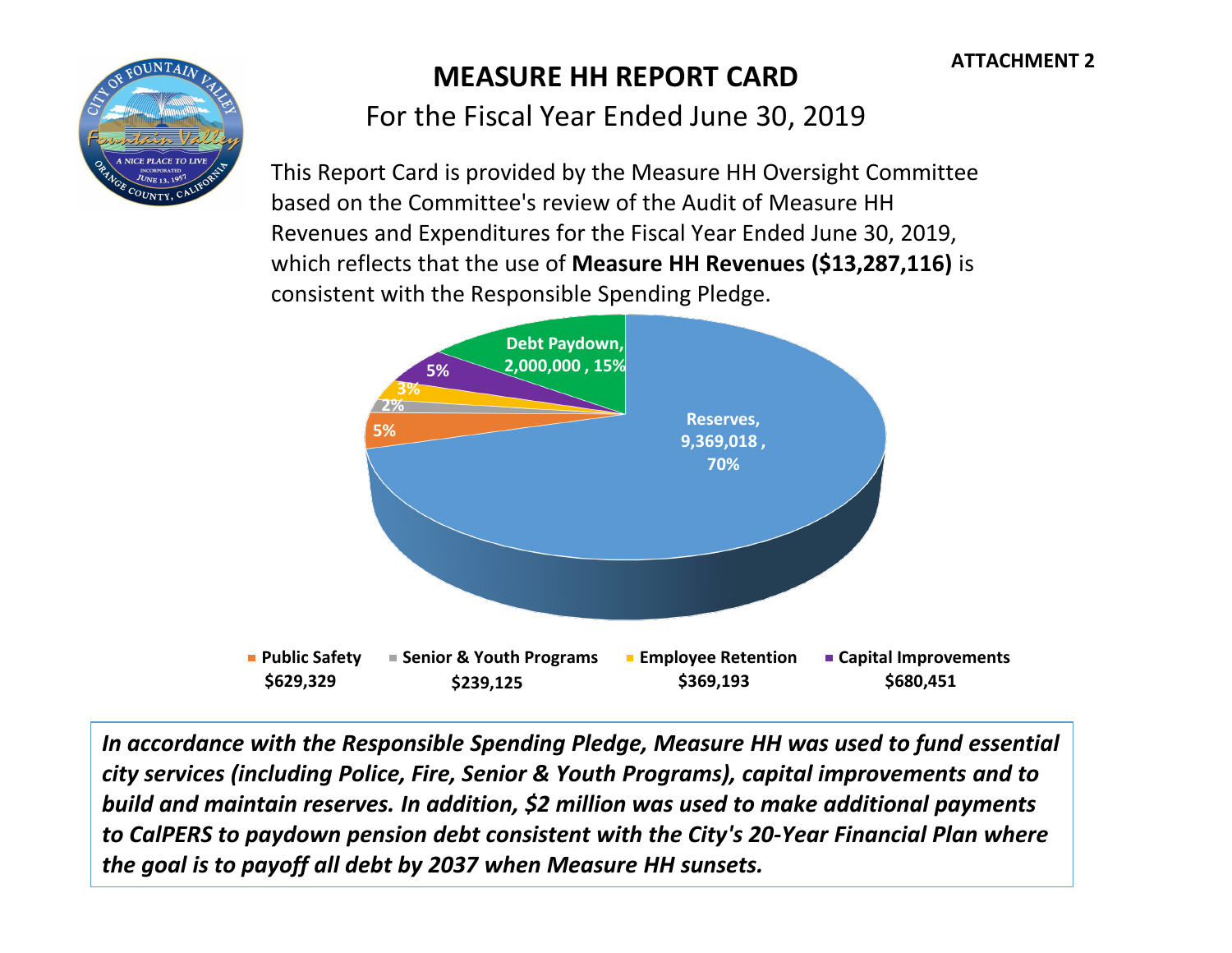# **20-Year Financial Plan**

The City's fiscal policy is guided by the 20-Year Financial Plan, which encompasses the long-term operating and capital needs of the General Fund. The 20-Year Financial Plan is updated twice a year – in April during the budget process and in October once the books have been closed for the prior fiscal period. The 20-Year forecast that was updated in April 2019 reflected an annual operating deficit of \$1.5 million in 2037-38 when HH sunsets. The long-term goal is to eliminate this deficit over the next two decades, which can be accomplished with active management via new revenue sources from economic development or from cost savings. The 20-Year Financial Plan that was updated in October 2019 reflects a projected annual operating deficit of \$1.4 million in 2037-38, which shows that progress has been made on closing the deficit.

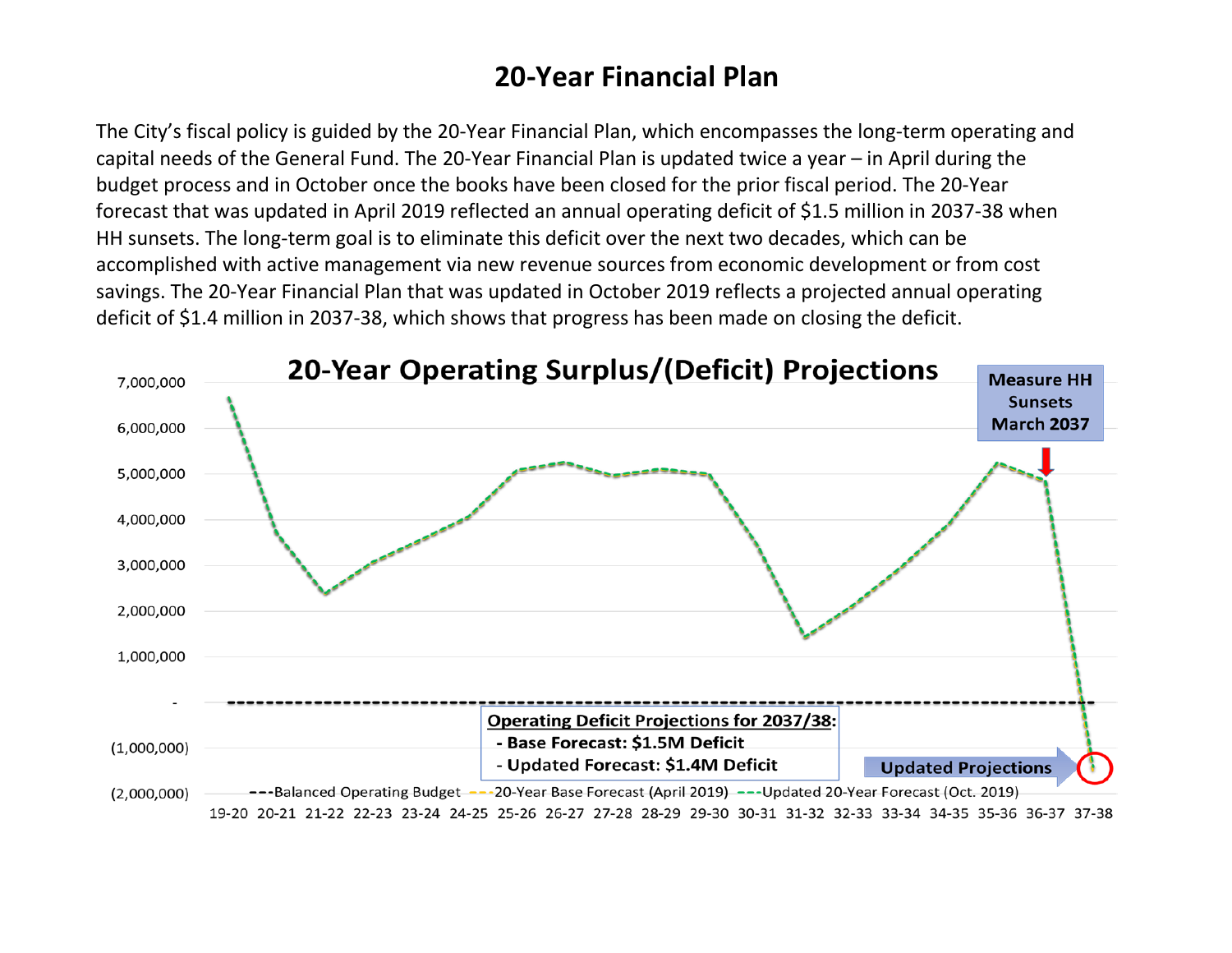# 2037-38 City of Fountain Valley - Post HH Operating Surplus / (Deficit)